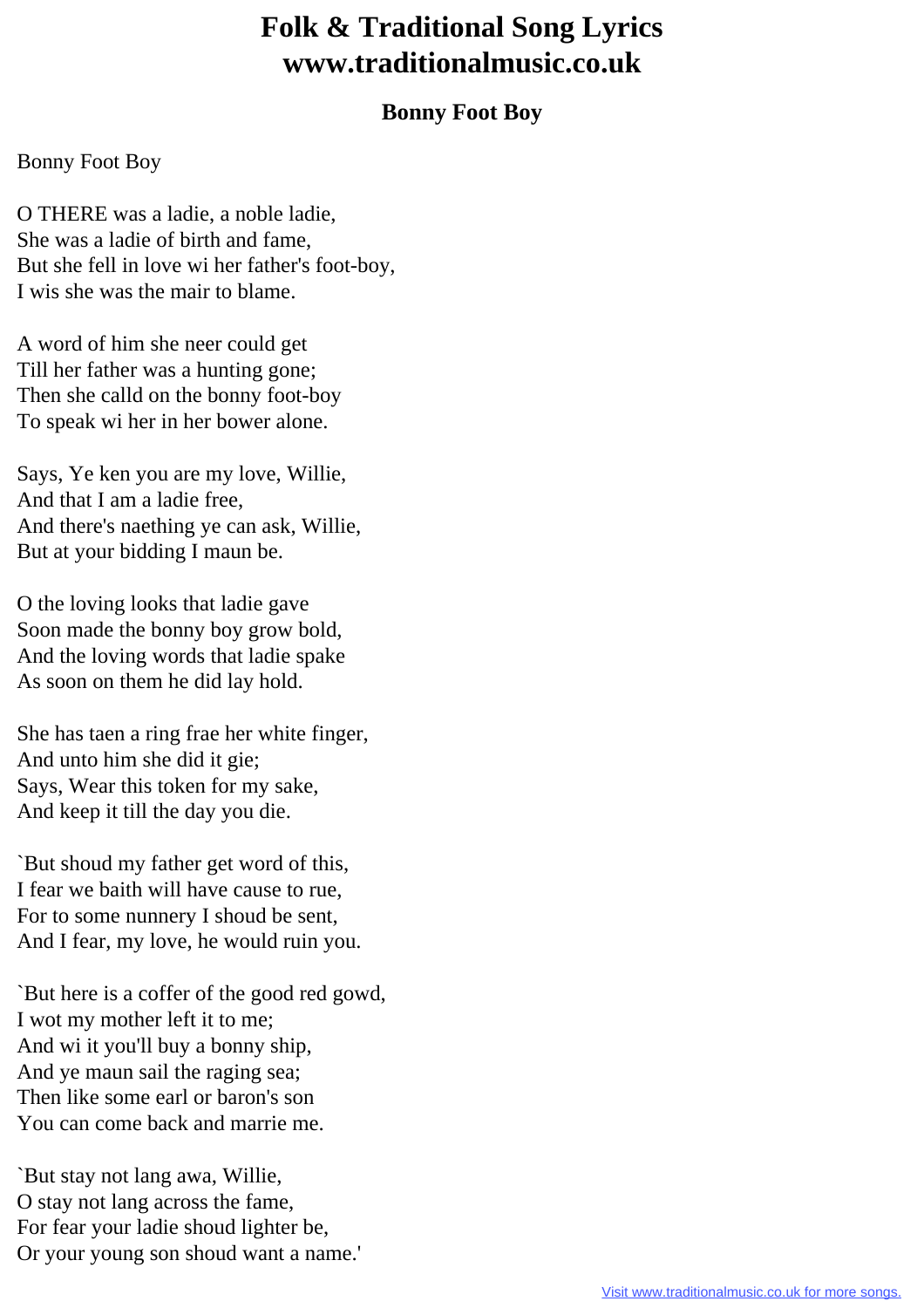He had not been o the sea sailing But till three months were come and gane, Till he has landed his bonny ship; It was upon the coast of Spain.

There was a ladie of high degree That saw him walking up and down; She fell in love wi sweet Willie, But she wist no how to make it known.

She has calld up her maries a', Says, Hearken well to what I say; There is a young man in yon ship That has been my love this many a day.

`Now bear a hand, my maries a', And busk my brave and make me fine, And go wi me to yon shore-side To invite that noble youth to dine.'

O they have buskit that ladie gay In velvet pall and jewels rare; A poor man might have been made rich Wi half the pearles they pat in her hair.

Her mantle was of gowd sae red, It glaned as far as ane coud see; Sweet Willie thought she had been the queen, And bowd full low and bent his knee.

She's gard her maries step aside, And on sweet Willie sae did smile; She thought that man was not on earth But of his heart she could beguile.

Says, Ye maun leave your bonny ship And go this day wi me and dine, And you shall eat the baken meat, And you shall drink the Spanish wine.

`I canna leave my bonny ship, Nor go this day to dine wi thee, For a' my sails are ready bent To bear me back to my ain countrie.'

`O gin you'd forsake your bonny ship And wed a ladie of this countrie, I would make you lord of a' this town, And towns and castles twa or three.'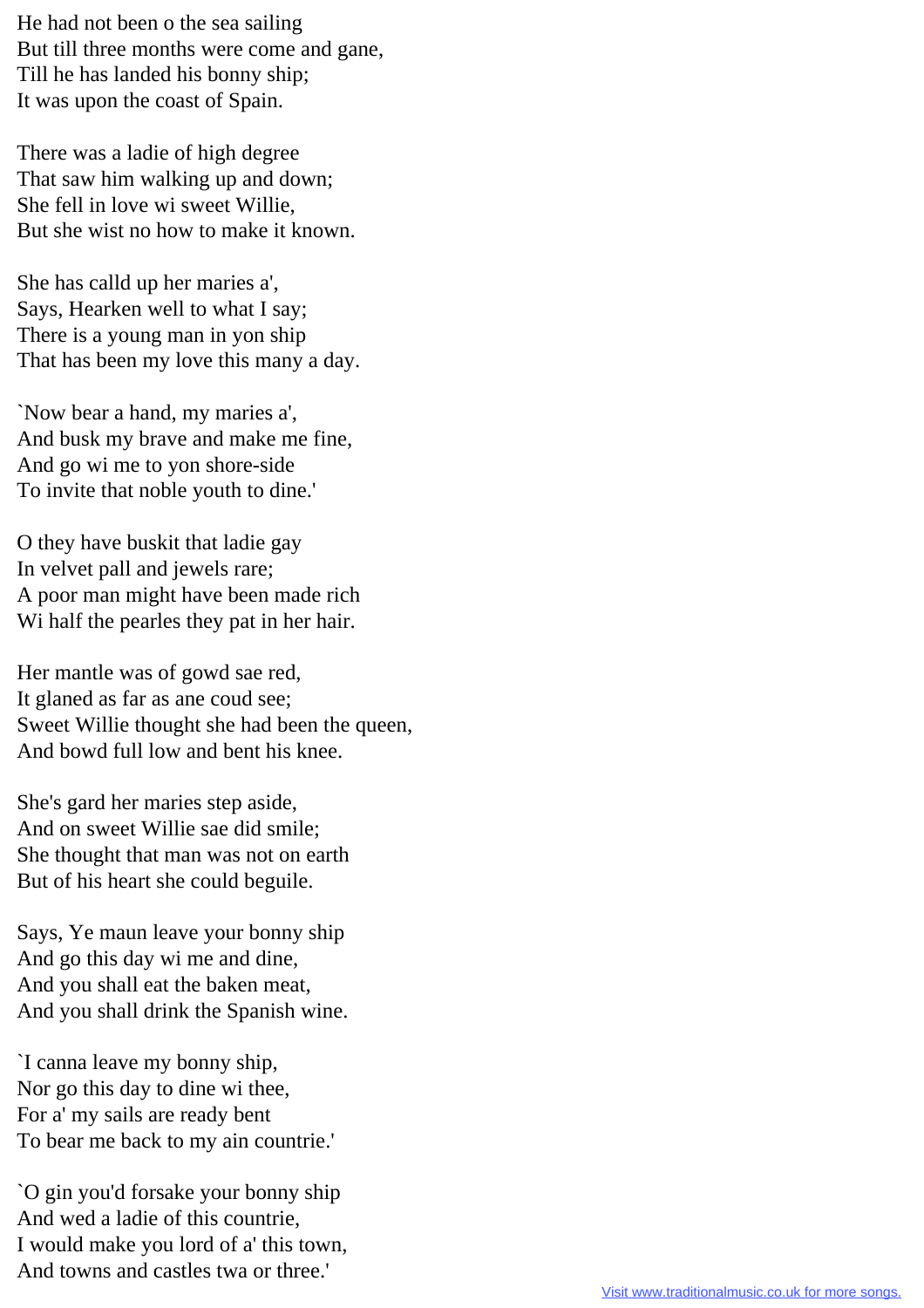`Should I wed a ladie of this countrie, In sooth I woud be sair to blame, For the fairest ladie in fair Scotland Woud break her heart gin I gaed na hame.'

`That ladie may choose another lord, And you another love may choose; There is not a lord in this countrie That such a proffer could refuse.'

`O ladie, shoud I your proffer take, You'd soon yoursell have cause to rue, For the man that his first love forsakes Woud to a second neer prove true.'

She has taen a ring frae her white finger, It might have been a prince's fee; Says, Wear this token for my sake, And give me that which now I see.

`Take back your token, ye ladie fair; This ring you see on my right hand Was gien me by my ain true-love, Before I left my native land.

`And tho yours woud buy it nine times oer I far more dearly prize my ain; Nor woud I make the niffer,' he says, `For a' the gowd that is in Spain.'

The ladie turnd her head away To dry the sat tears frae her eyne; She naething more to him did say But, I wish your face I neer had seen!

He has set his foot on good ship-board, The ladie waved her milk-white hand, The wind sprang up and filld his sails, And he quickly left the Spanish land.

He soon came back to his native strand, He langd his ain true-love to see; Her father saw him come to land, And took him some great lord to be.

Says, Will ye leave your bonny ship And come with me this day to dine? And you shall eat the baken meat,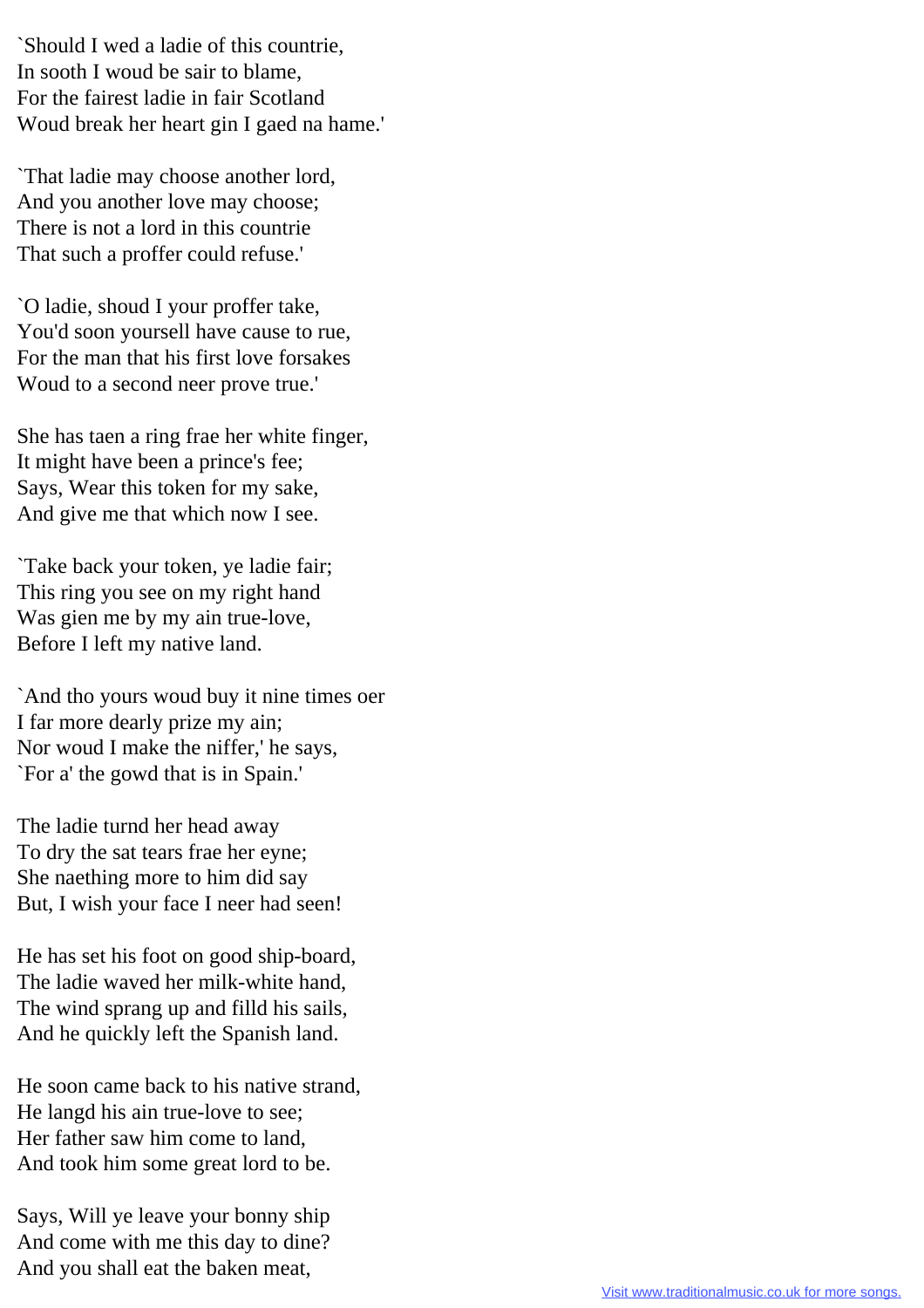And you shall drink the claret wine.

`O I will leave my bonny ship, And glacly go with you to dine, And I woud gie thrice three thousand pounds That you fair daughter were but mine.'

`O gin ye will part wi your bonny ship And wed a ladie of this countrie, I will gie you my ae daughter, Gin she'll consent your bride to be.'

O he has blaket his bonny face And closs tuckd up his yellow hair; His true-love met them at the yate, But she little thought her love was there.

`O will you marrie this lord, daughter, That I've brought hame to dine wi me? You shall be heir of a' my lands, Gin you'll consent his bride to be.'

She looked oer her left shoulder, I wot the tears stood in her eye; Says, The man is on the sea sailling That fair wedding shall get of me.

Then Willie has washd his bonny face, And he's kaimd down his yellow hair; He took his true-love in his arms, And kindly has he kissd her there.

She's looked in his bonny face, And thro her tears did sweetly smile, Then sayd, Awa, awa, Willie! How could you thus your love beguile?

She kept the secret in her breast, Full seven years she's kept the same, Till it fell out at a christning-feast, And then of it she made good game.

And her father laughd aboon the rest, And said, My daughter, you'r nae to blame; For you've married for love, and no for land, So a' my gowd is yours to claim.